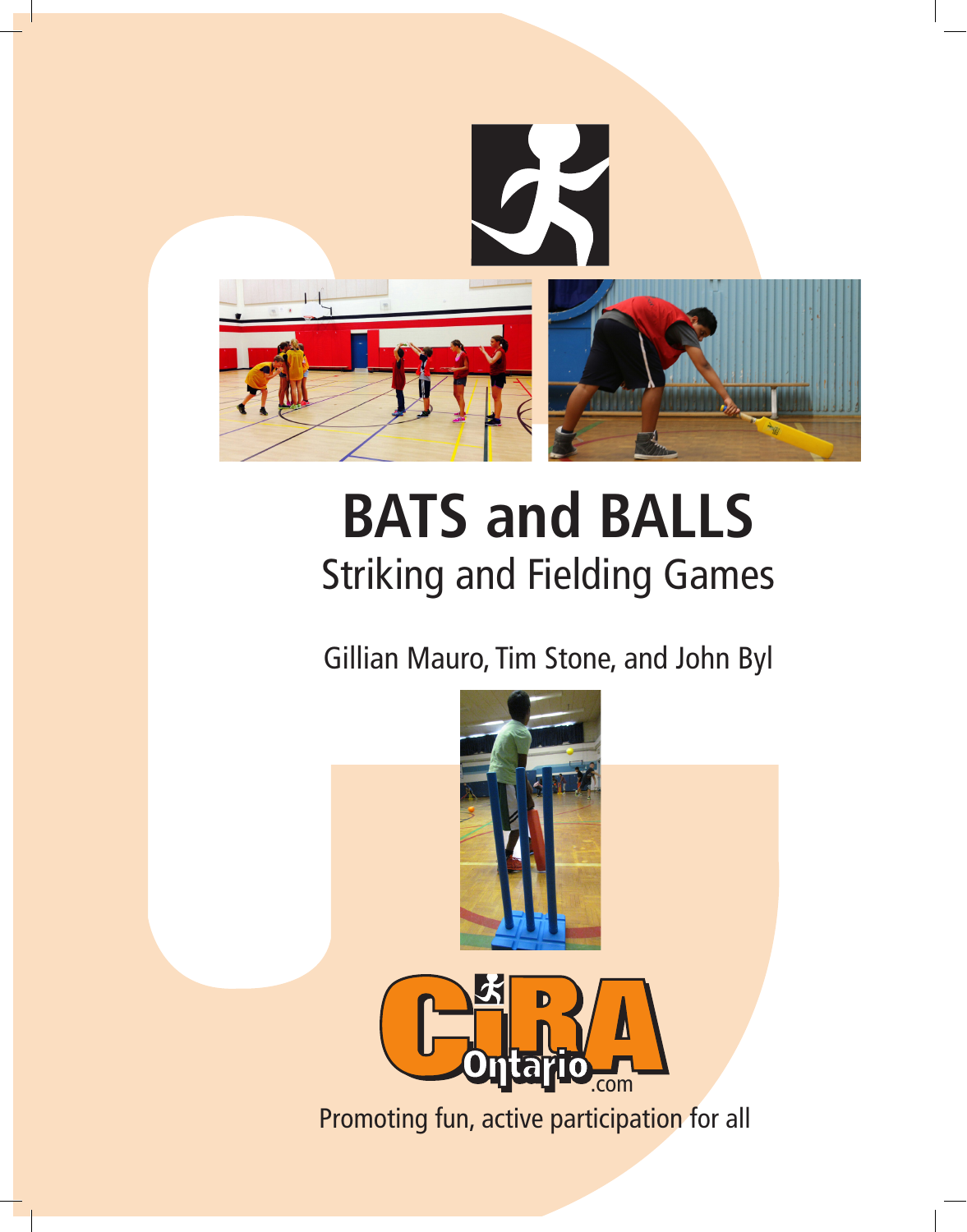# TABLE OF CONTENTS

# CHAPTER 1 BASEBALL

*continued...*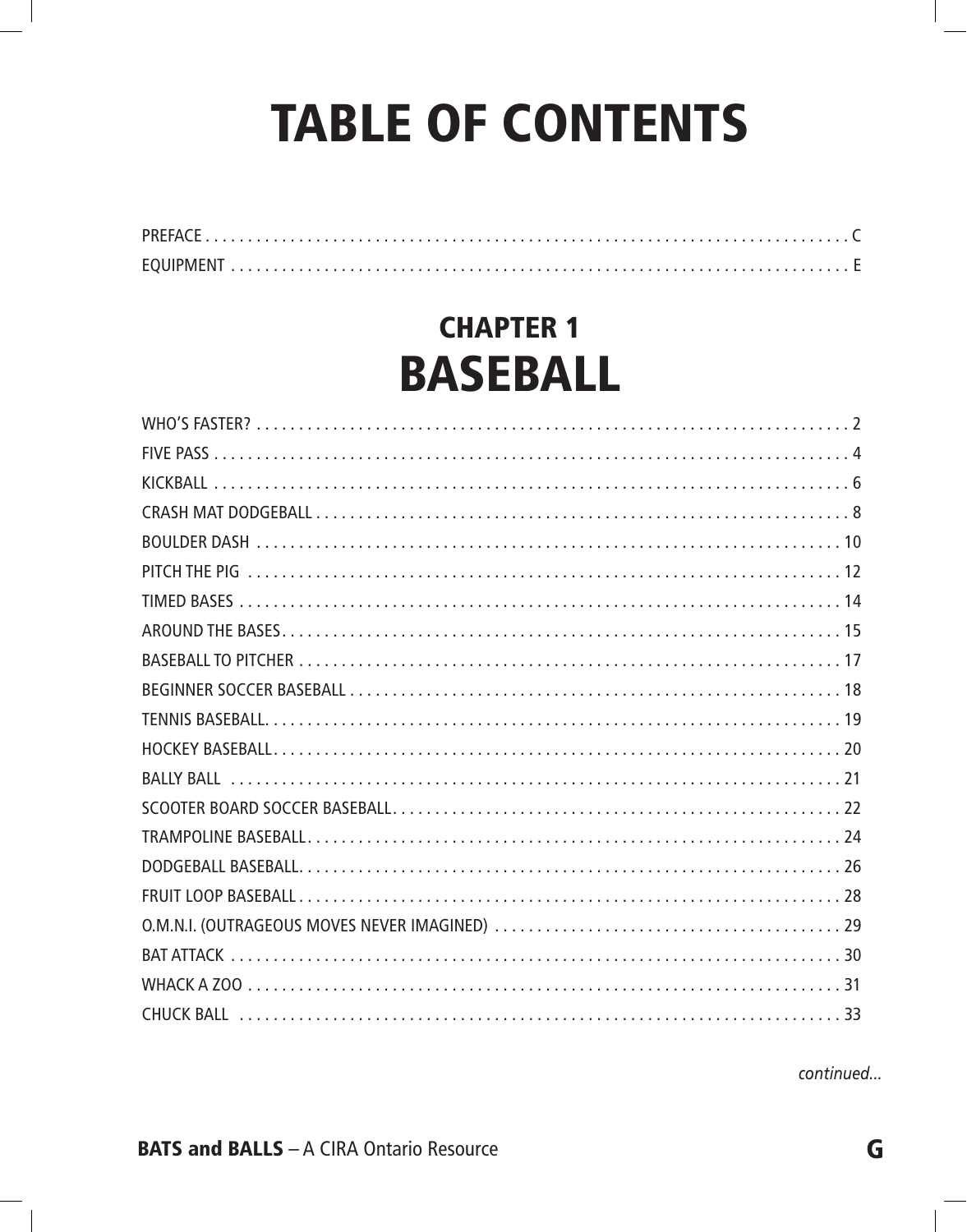# CHAPTER 2 **CRICKET**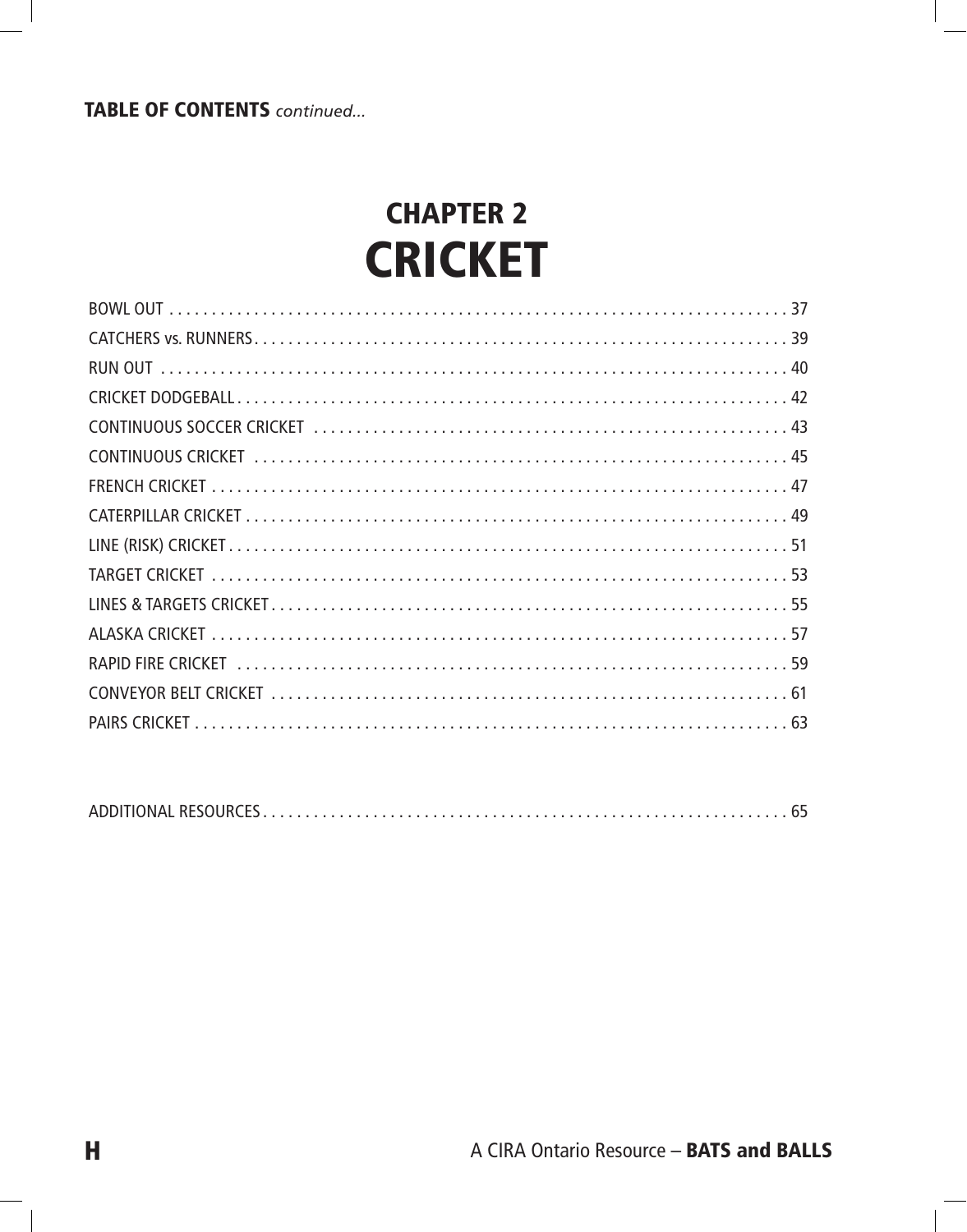# CRASH MAT DODGEBALL

Note: This game created by OISE HPE Honours Specialist course participants, 2009.

## Game Objective

The striking team scores a run by kicking a ball and running to one end of the gym and back (landing on the crash mat) without being hit below the waist by a foam skin ball.

## Skills and Concepts

✜ Kick, catch, underhand throw, and overhand throw

# Strategies and Tactics

- **+ Striking Team:** Kick to an open space.
- $\div$  **Fielding Team:** Cover the playing area so little open space is available and communicate with teammates (e.g., call "mine" and call teammate's name when passing).

# Equipment

 $\bigcirc$  Foam skin ball, small pylons, and a crash mat

### Set Up

- $\Box$  Place the crash mat at least four steps away from a wall with some gymnastic mats around the crash mat in case a player falls off.
- $\Box$  The striking team lines up behind the pyloned-off corner to one side of the crash mat.
- $\Box$  The fielders spread out in the gym on the other side of the pyloned-off area.

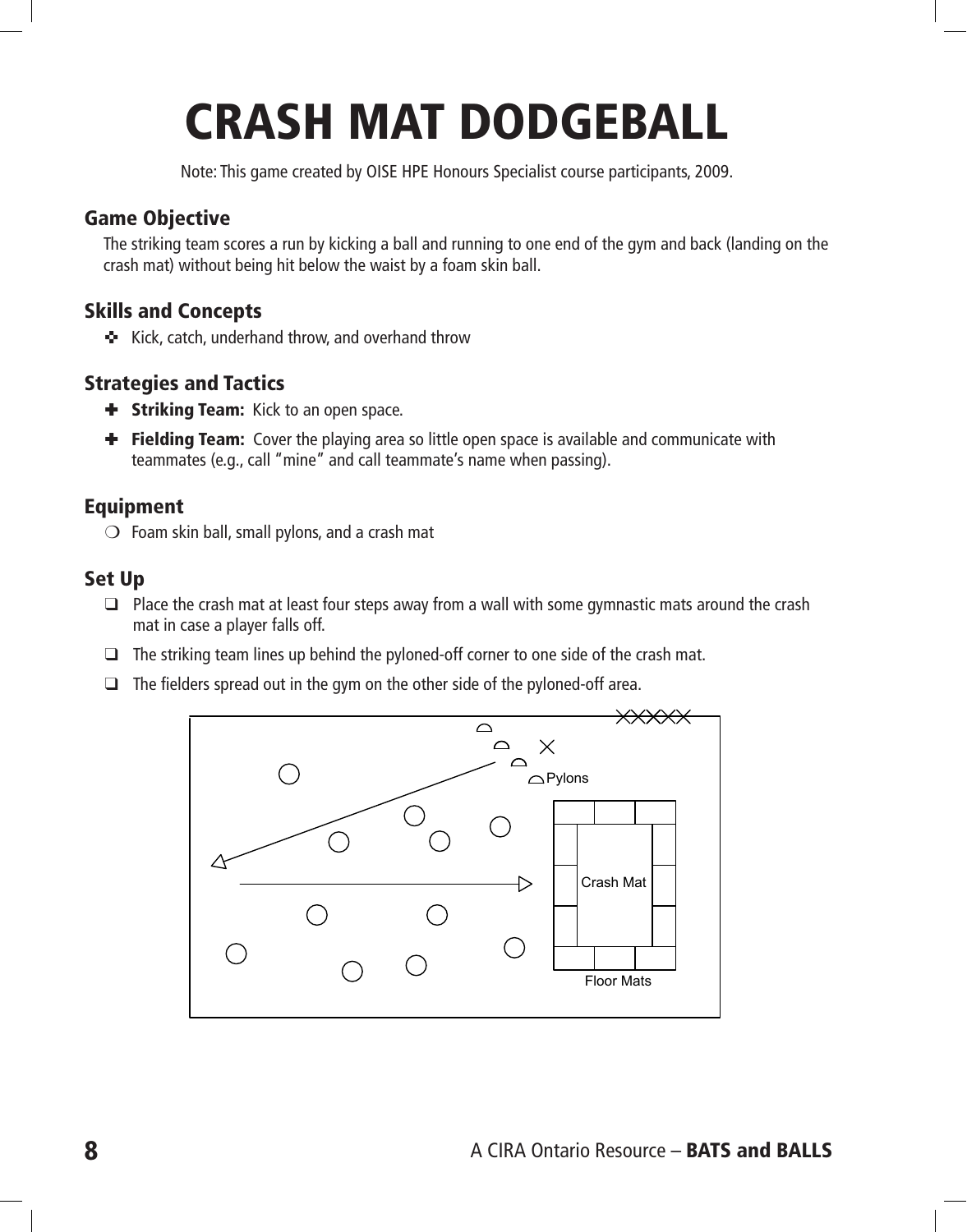#### **Instructions**

- ☛ The pitcher rolls the foam skin ball to the striker.
- ☛ The striker kicks the ball past the pylons and runs to the other end of the gym without being hit below the waist by the foam ball.
- ☛ The fielders retrieve the ball and try to hit the runner below the waist with the ball. The fielders cannot move while they are holding the ball.
- If the striker believes she can make it back to the crash mat in the same turn, she can try or she can stay safe at the far end wall.
- ☛ Pop flies (even off the wall) count as an out.
- ☛ After three outs, switch the striking and fielding teams.

#### Variation

❉ Set up two or more mats as bases.

#### Questions for Understanding

- ? As a striker, where is the best place to kick the ball? (e.g., Kick to an open space, the spot in the gym farthest away from any of the fielders.)
- ? What works best: shorter or longer kicks? In which situations?
- ? What works best: trying to throw the ball to hit the striker from a far distance or making short, quick passes to other fielders so that the ball gets closer to the striker before trying to hit the striker out?
- ? What works best: if the striker kicks the ball and tries to make it to one end of the gym and back, in one try, or if the striker is safe at the far end of the gym and waits for the next player to kick?